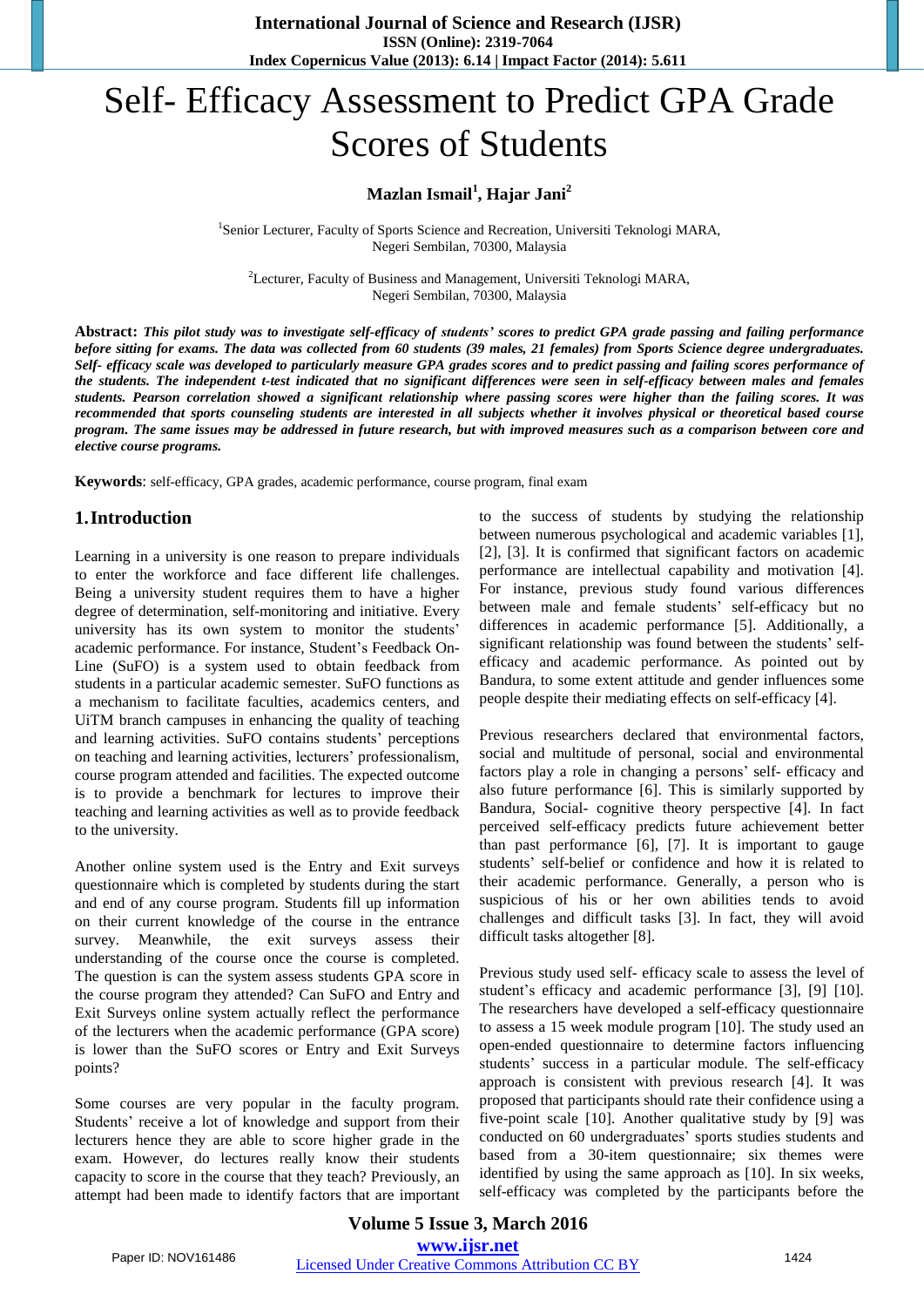dissertation submission date. It is concluded from the findings that academic performance can be significantly predicted based on self-efficacy [9].

Numerous studies have been done on self-efficacy and academic performance but there was no adequate research to establish a clear connection between self-efficacy and GPA grades scores prediction prior to final exam. The objective of this study is to examine effects of students' self-efficacy towards GPA grade scores and to predict passing and failing performance before final exam. Students who showed high scores of self-efficacy judgments was expected to understand the whole chapters in the course program and vice versa. In particular, this study is interested in identifying students' selfefficacy a week before their final exam to predict pass and failing students.

## **2.Materials and Methods**

The present study was conducted in Faculty of Sports Science, Universiti Teknologi MARA, Seremban campus. Self-efficacy GPA grade scale were given to students in the class on the specific day a week before the final exam. Sport Counseling course was assessed in this study. Sport Counseling course typically involves 8 counseling theories that need to be completed. Students need to know how the theories help patients in any circumstances. The Sport Counseling continuousness assessments include three assignments (i.e., case study, personal journal, personal counseling) and one presentation. The data was completed and collected in the class. The participants were informed about the purpose of the study and their right to withdraw at any time without penalty. Sixty students out of 63 were (Male; 39, Female; 21) ranging from ages 20 to 23 years (M=21.15, SD=.40). All the participants were Sports Science semester 4 students at the time of the study. GPA grades followed the standard examination procedure. The university marking system ranges from A to D. 1.00 to 1.99 GPA is the fail grade. 2.00 to 3.32 GPA represent satisfactory performance. Grades 3.33 to 4.00 represent an outstanding performance.

## **3.Measures**

### **3.1 Self-efficacy GPA Grade**

Self-efficacy is task specific or as a judgment about what a person thinks he or she can do [11]. However, a self-efficacy scale to measure a particular context cannot be used in other context. For the present study, the self-efficacy of students to score any course program needs to be assessed. The Grade Point Average (GPA) is an internationally recognized calculation used to find the average result of all grades achieved for students' course. Presently there is no selfefficacy scale available to measure course GPA grade efficacy before the final exam. Hence, a new measure of selfefficacy scale for any particular course or subject was developed following the guidelines suggested by Bandura [12]. This guideline includes domain specification, gradations of challenge, response scaling, content relevance, phrasing and analysis of items, minimizing response bias, and validation.

Based on this scale, the measure was task-specific, hierarchically arranged to represent increasing levels of complexity [12]. The homogeneity of items for this scale is unnecessary because this scale is a hierarchical scale [13]. The measure started with the phrase "**Rate your confidence level that you believe you can get…… out of 4.00 GPA for this course"** the individual items were (I believe I can get 1.00 to 1.32 GPA D out of 4.00 GPA for this course, 1.33 to 1.66 GPA D+ out of 4.00 GPA for this course, and etc... The scale asked participants to record the strength of their confidence to scores in their course program before they sit for the final exam. Finally, the participants recorded the strength on a 100-point scale, from 0 (cannot do at all) 50 (moderately can do) and 100 (highly certain can do).

Prior to the actual study, the self-efficacy GPA grade scale were administered to 43 diploma students (semester 1) and all the participants were 18 years old. The pilot study was conducted in order to make sure that the reliability of the scale items was comprehensible to the participants. All the participants completed the self-efficacy GPA grade scale during researcher's visit to the class. The participants were randomly selected from seven different classes or courses. The pilot study indicated the Cronbach alpha coefficients to be .82 and no problems were encountered during this procedure. Internal consistency coefficients were acceptable for 1.00 to 1.32 GPA or D out of 4.00 GPA for this course (alpha = .79), 1.33 to 1.66 GPA or D+ out of 4.00 GPA in this course (alpha = .78), 1.67 to 1.99 GPA or C- out of  $4.00$ GPA in this course (alpha  $=$ .77), 2.00 to 2.32 GPA or C out of 4.00 GPA in this course (alpha = .76), 2.33 to 2.66 GPA or C+ out of 4.00 GPA in this course (alpha = .77), 2.67 to 2.99 GPA or B- out of 4.00 GPA in this course (alpha  $= .77$ ), 3.00 to 3.32 GPA or B out of 4.00 GPA in this course (alpha  $=$ .80), 3.33 to 3.66 GPA or B+ out of 4.00 GPA in this course (alpha = 81), 3.67 to 3.99 GPA or A- out of 4.00 GPA in this course (alpha  $= 83$ ) and 4.00 or A out of 4.00 GPA in this course (alpha  $= 82$ ). In the current study, the Cronbach alpha coefficient was .73 and considered acceptable values [14].

### **4.Results**

The aim of this study was to investigate students' selfefficacy towards GPA grade scores and to predict passing and failing performance before final exam among Sport Counseling students in UiTM Seremban. To achieve this objective, the participants responded to the items in the selfefficacy GPA grade scale. An independent-samples t-test was conducted to investigate the self-efficacy towards course program GPA Grades scores for males and females Sport Counseling students in UiTM Seremban. Preliminary assumption testing was conducted to check normality of the scores. The Shapiro-Wilk scores are normally distributed. Inspection of the shape of the histogram provides most scores on the dependent variables occurring in the centre. There was no significant difference in scores for males students (M=373.51, SD=125.41) and females students (M=367.43, SD=116.01; t  $(58) = .28$ , p=.79, two tailed). The magnitude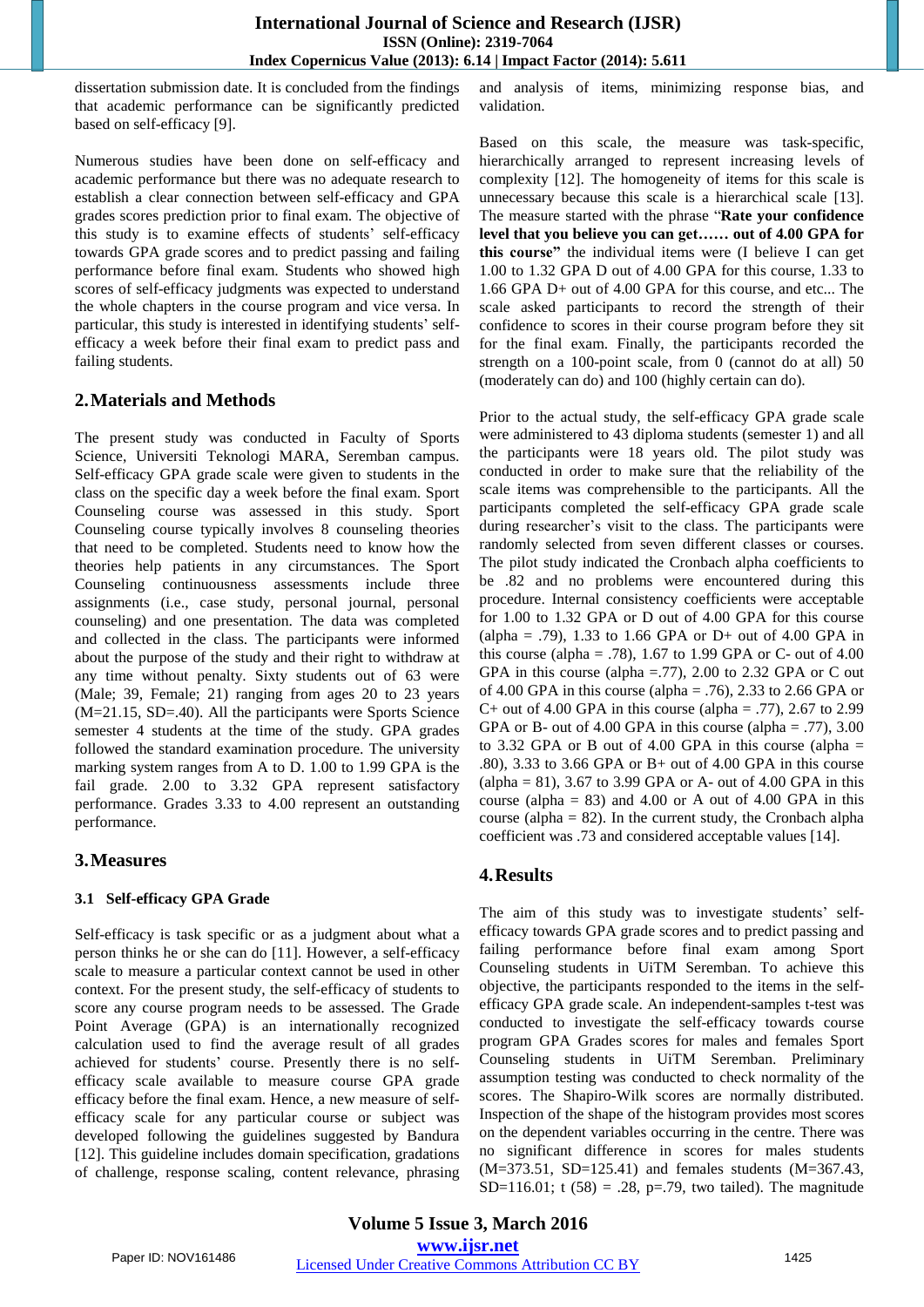of the differences in the means (mean difference = 9.08, 95% CI: -57.15 to 75.32) was very large (eta squared  $= .56$ )

The second objective was to predict the association between passing and failing scores among UiTM Seremban Sport Counseling students. The relationship between prediction of passing scores and failing scores was investigated using Pearson Product –moment correlation coefficient. Preliminary analyses were performed to ensure no violation of the assumptions of normality, linearity, and homoscedasticity. There was a strong, positive correlation between the two variables,  $r=35$ ,  $n=60$ ,  $p<0.05$ , with high levels of passing scores associated with lower lever of failing scores.

### **5.Discussion**

This study measured the levels of self-efficacy towards GPA grade scores and to predict passing and failing performance among Sports Counseling students before the final exam. Results showed there were no significance differences in male and female students. The results is consistent with previous studies where male and female students had no difference in self-efficacy scores [9]. In terms of Sport Counseling course, it is likely that a common approach among such individuals is to read and memorize all the theories, where else Sports Science students prefer to do physical activities. It is probable that poor results can be attributed to a lack of interest. The present study also found that the prediction of passing scores is higher than the failing scores among the Sport Counseling students. This finding suggests that identification of students who have low self-efficacy should be prioritized and those predicted to fail can be helped.

Bandura highlighted that verbal persuasion delivered by teachers often takes the form of verbal feedback, evaluation, and encouragement [8]. It has to come from a convincing source, which is genuine and realistic to be believed. The present study presented no difference between male and female self-efficacy towards GPA grades scores before they sit for the final exam. In fact, the findings showed prediction of passing scores were higher than the failing scores. However, it is very essential for the lecturers or teachers to improve their method of teaching particularly in development of the self-efficacy of the students. Therefore, students indirectly can improve the academic performance. As suggested by [15], educators and lecturers need to identify ways through which the self-efficacy of both male and female students can be improved to enhance academic performance. Even though there were no gender differences in self-efficacy in the present study for this Sport Counselling course, there may be differences in other subjects particularly in mathematical and sciences courses. However, the findings are only based on pre-exam prediction and not the final exam scores measured in the present study. The importance of selfefficacy assessment and its influence on course program GPA grades scores before the final exam needs to be considered seriously by lecturers and other competent individuals interested in student's wellbeing.

In conclusion, results of the present study indicate the importance of assessing self-efficacy of the students that relate to the GPA scores before the final exam. The findings with no difference in self-efficacy between males and females Sport Counselling students toward GPA grade scores before the final exam still needs direct counselling attention, particularly when comparing the academic performance in the course program. However, the attention and focus should not only be towards the existing students but also on future students. From the findings, it was recommended that sports counseling students are interested in all subjects whether it involves physical or theoretical based course program. Despite several limitations, the findings of the study provide a first step towards the identification of the student's selfefficacy towards course program performance before they sit for the final exam. Future research might address the same issues, but with improved measures such as comparing between core and elective courses. Also, courses with difference numbers of continuous assessments in any course program and a larger representative population of UiTM students from different branches. The lecturer's performance can also be indirectly monitored if the students' self-belief towards his or her GPA grade scores is lower than the final exam scores.

## **References**

- [1] Momanyi, M.J., O.Sh. Ogama, & Misigo, L.B. "Gender differences in self-efficacy and academic performance in science subjects among secondary school students in Lugari districts, Kenya". Educational Journal of Behavioral Science, 1, 62-77, 2010.
- [2] Peterson, C.H., Milstein, T., Chen, W.Y., & Nakazawa, M. "Self-efficacy in intercultural communication: the development and validation of a Sojourners scale". Journal of international and intercultural communication, 4, 290-309, 2011.
- [3] Shkullaku, R, "The relationship between self-efficacy and academic performance in the context of gender among Albanian students". European Academic Research, 1, 467-478, 2013.
- [4] Bandura, A. Self-efficacy: The exercise of control. New York: Freeman, 1997.
- [5] Pajares, F. Self-efficacy belief in academic settings. Review of Educational Research, 66, 543-578, 1996.
- [6] Chemers, M.M., Hu, L., & Garcia, B.F, "Academic selfefficacy and first –year college student performance and adjustment", Journal of Educational Psychology, 93, 55- 64, 2001.
- [7] Miller, R.B., Greene, B.A., Montalvo, G.P., Ravindran, B., & Nichols, J.D, "Engagement in academic work: the role of learning goals, future consequences, pleasing others, and perceived ability. Contemporary Educational Psychology", 21, 388-422, 1996.
- [8] Bandura, A. Social foundations of thought and action: a social cognitive theory. Englewood Cliffs, NJ: Prentice – Hall, 1986.
- [9] Lane, A.M., Devonport, T.E., Milton, K.E. & Williams, L.C, "Self- efficacy and dissertation performance among sport students. Journal of Hospitality, Leisure, Sport & Tourism Education", 2, 59-66, 2003.
- [10]Lane, A., Hall, R., & Lane, "Development of a measure of self-efficacy specific to statistics courses in sport",